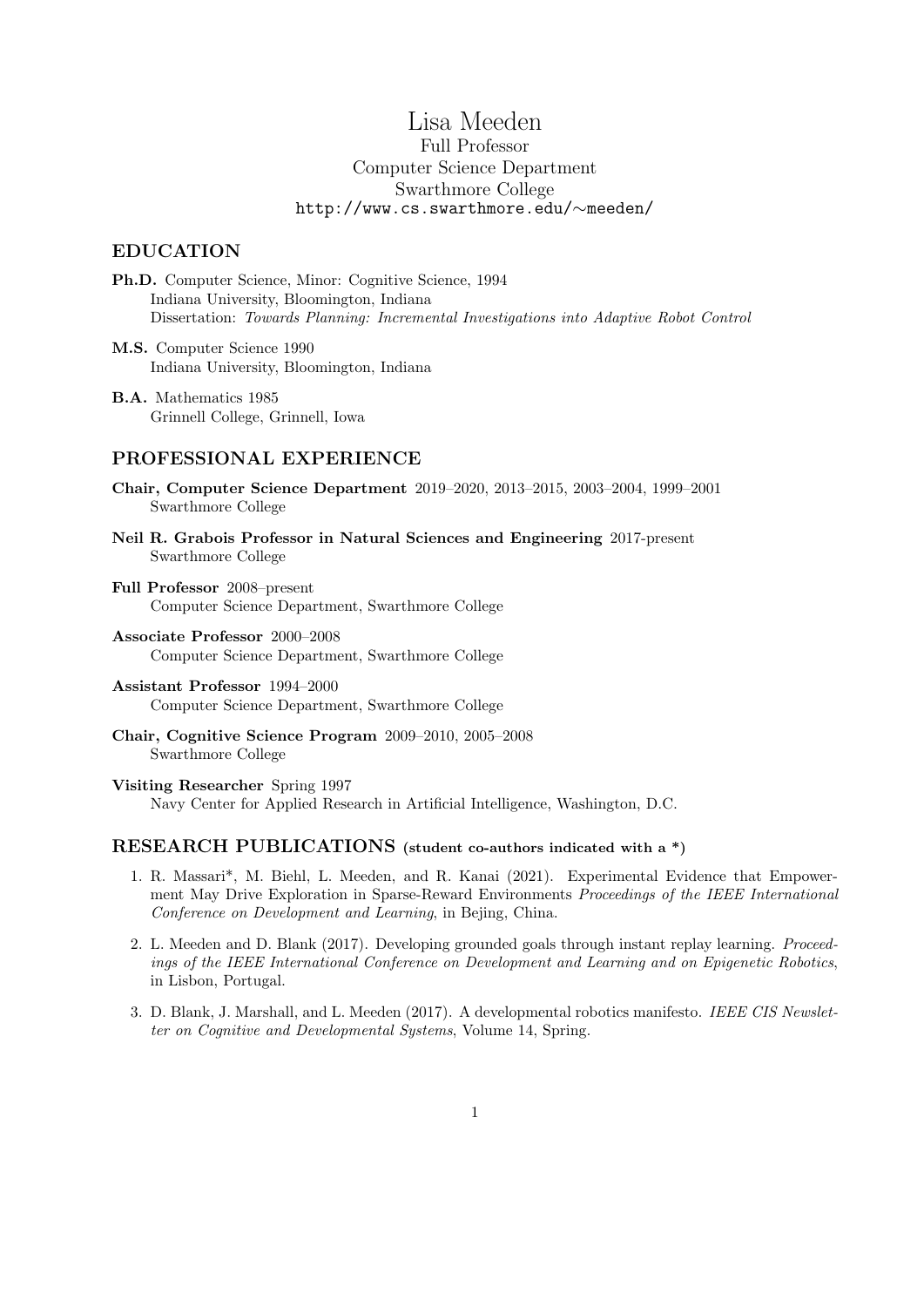- 4. L. Meeden, D. Blank, and J. Marshall (2017). Curiosity: Emergent behavior through interacting multilevel prediction. Designing for Curiosity Workshop at the Computer Human Interaction Conference in Denver, CO.
- 5. L. Meeden (2015). Review of the monograph Developmental Robotics, by Angelo Cangelosi and Matthew Schlesinger, published in the journal Genetic Programming and Evolvable Machines, Volume 16, Number 2.
- 6. R. Lee\*, R. Walker\*, L. Meeden, & J. Marshall (2009). Category-based intrinsic motivation. Proceedings of the Ninth Internationals Conference on Epigenetic Robotics.
- 7. D. Blank, J. Marshall, & L. Meeden (2007). Reply to Dialog: How can we assess open-ended development? entitled What is it like to be a developmental robot? The Newsletter of the Autonomous Mental Development Technical Committee, Vol. 4, No. 1.
- 8. L. Meeden and D. Blank (2006). Editorial: Introduction to developmental robotics. Connection Science, Vol. 18, No. 2 (pp. 93–96).
- 9. D. Blank and L. Meeden (2005). Reports on the 2005 AAAI Spring Symposium Series: Developmental Robotics. AI Magazine, Volume 26, Number 2.
- 10. D. Blank, D. Kumar, L. Meeden, & J. Marshall (2005). Bringing up robot: Fundamental mechanisms for creating a self-motivated, self-organizing architecture. Cybernetics and Systems, Volume 36, Number 2.
- 11. J. Marshall, D. Blank, & L. Meeden (2004). An Emergent Framework for Self-Motivation in Developmental Robotics. Proceedings of the The Third International Conference on Development and Learning.
- 12. D. Blank, D. Kumar, & L. Meeden (2002). Bringing up robot: Fundamental mechanisms for creating a self-motivated, self-organizing architecture. Proceedings of the Workshop On Growing up Artifacts that Live at the Conference on Simulation and Adaptive Behavior.
- 13. D. Blank, D. Kumar, & L. Meeden (2002). A Developmental Approach to Intelligence. Proceedings of the Thirteenth Annual Midwest Artificial Intelligence and Cognitive Science Society Conference, S. Conlon (editor).
- 14. L. Meeden (2002). Entry on Artificial Intelligence: Robotics. In Von Nostrand's Scientific Encyclopedia, Ninth Edition, edited by Glenn D. Considine, John Wiley and Sons, New York, NY.
- 15. B. Maxwell, L. Meeden, N. Addo\*, P. Dickson\*, N. Fairfield\*, N. Johnson\*, E. Jones\*, S. Kim\*, P. Malla\*, M. Murphy\*, B. Rutter\*, & E. Silk\* (2001) REAPER: A Reflexive Architecture for Perceptive Agents. AI Magazine, Vol. 22, No. 1.
- 16. M. Potter, L. Meeden, & A. Schultz (2001). Heterogeneity in the co-evolved behaviors of mobile robots: The emergence of specialists. *Proceedings of the Seventeenth International Joint Conference* on Artificial Intelligence, Morgan Kaufmann.
- 17. L. Meeden, J. Wales\*, & J. Wells\* (2000). Nature versus Nurture in Evolutionary Computation: Balancing the Roles of the Training Environment and the Fitness Function in Producing Behavior. GECCO Late Breaking Papers.
- 18. L. Meeden, A. Schultz, T. Balch, R. Bhargava, K. Zita Haigh, M. Bohlen, C. Stein, & D. Miller (2000). The AAAI 1999 Mobile Robot Competitions and Exhibitions. AI Magazine, Vol. 21, No. 3, (pp. 69-78).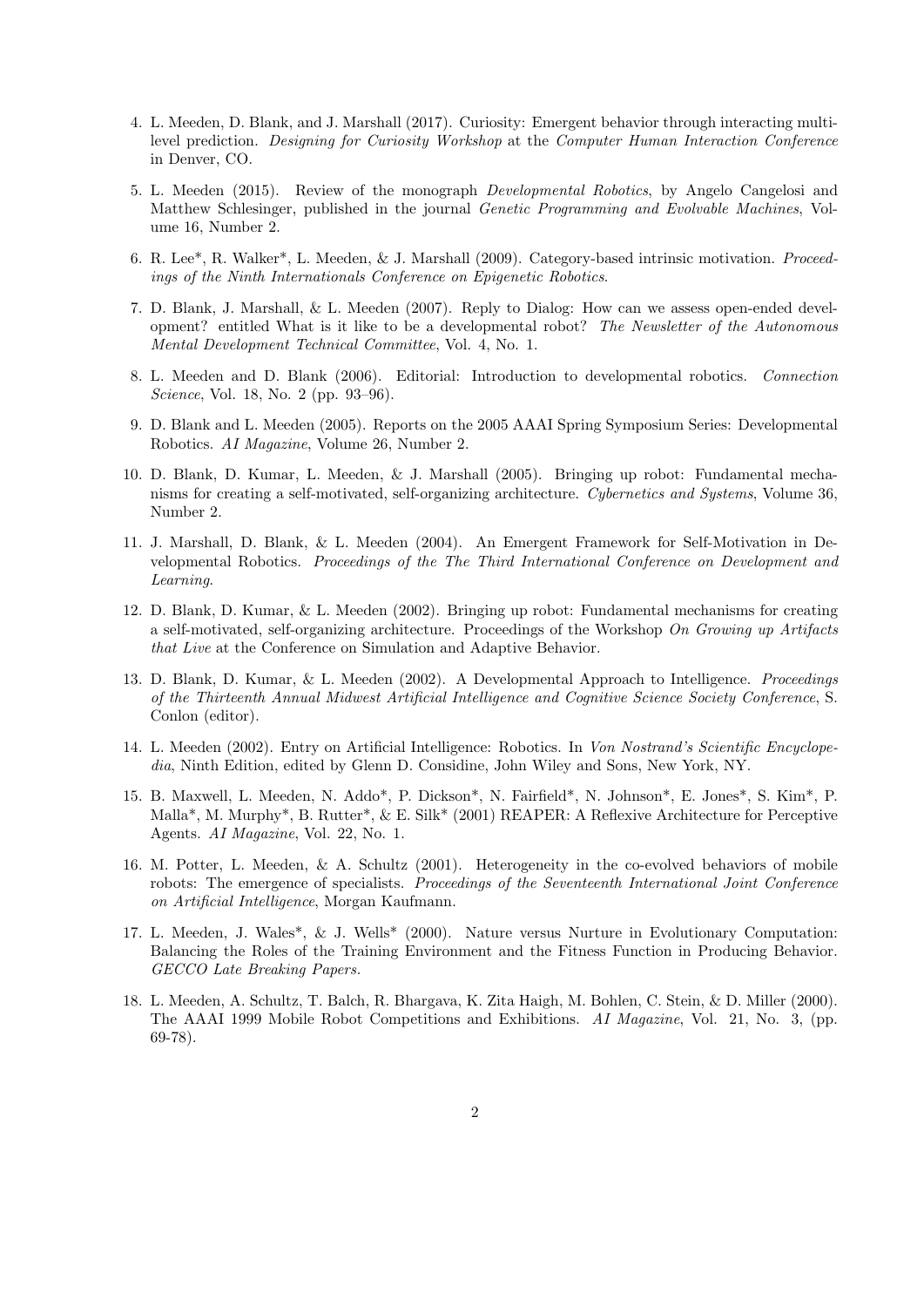- 19. L. Meeden & D. Kumar (1998). Trends in Evolutionary Robotics. In Soft Computing for Intelligent Robotic Systems, edited by L.C. Jain & T. Fukuda, Physica-Verlag, New York, NY (pp. 215–233).
- 20. L. Meeden (1998). Bridging the gap between simulations and reality with improved models of sensor noise. In Genetic Programming 1998: Proceedings of the Third Annual Conference, J. Koza et. al. editors (pp. 824–831). Morgan Kaufmann, San Francisco, CA.
- 21. D. Bruemmer\*, R. Dickson\*, J. Dilatush\*, D. Lewis\*, H. Mateyak\*, M. Mirarchi\*, M. Morton\*, J. Tracy\*, A. Vorobiev\*, & L. Meeden (1997). A Situated Vacuuming Robot, Proceedings of the American Association of Artificial Intelligence 1997 Conference (pp.783–784). MIT Press, Cambridge, MA.
- 22. H. Hexmoor, L. Meeden, & R. Murphy (1997). Robot Learning: A New Subfield?, AI Magazine, Vol. 18, No. 4 (pp. 149–152).
- 23. H. Hexmoor & L. Meeden (1997). Learning in Autonomous Robots: A Summary of the 1996 Robolearn Workshop. Knowledge Engineering Review, Vol. 11, No. 4 (pp. 361-364).
- 24. L. Meeden (1996). An incremental approach to developing intelligent neural network controllers for robots. IEEE Journal on Systems, Man, and Cybernetics–Part B, Vol. 26, No. 3 (pp. 474–485).
- 25. L. Meeden, G. McGraw, & D. Blank (1993). Emergence of control and planning in an autonomous vehicle. In the Proceedings of the Fifteenth Annual Meeting of the Cognitive Science Society (pp. 735–740). Lawrence Erlbaum Associates, Hillsdale, NJ.
- 26. D. Blank, L. Meeden, & J. Marshall (1992). Exploring the Symbolic/Subsymbolic Continuum: A Case Study of RAAM. In The Symbolic and Connectionist Paradigms: Closing the gap, J. Dinsmore (editor), pp. 113–148. Lawrence Erlbaum Associates, Hillsdale, NJ.

#### Posters

- 1. K. Richmond-Crosset\* & L. Meeden (2018). Using autoencoders to generate abstract visual features for a developmental robot. Presented at the Swarthmore College Sigma Xi Poster Session.
- 2. L. Meeden & D. Blank (2017). Developing grounded goals through instant replay learning. Presented at the Seventh Joint IEEE International Conference on Development and Learning and on Epigenetic Robotics, in Lisbon, Portugal.
- 3. L. Meeden, D. Blank, & J. Marshall (2017). Curiosity: Emergent behavior through interacting multilevel prediction. Presented at the Designing for Curiosity Workshop at the Computer Human Interaction Conference in Denver, CO.
- 4. R. Thielstrom\* & L. Meeden (2014). Exploration and Machine Learning with the Horde Architecture. Presented at the Swarthmore College Sigma Xi Poster Session.
- 5. R. Lee\*, R. Walker\*, & L. Meeden (2009). Category-Based Intrinsic Motivation: Linking the Perception and Action of a Physical Robot. Presented at the Swarthmore College Sigma Xi Poster Session.
- 6. G. Dahl\* & L. Meeden (2007). An Online Variant of Cascade Correlation. Presented at the Swarthmore College Sigma Xi Poster Session.
- 7. B. Turner\*, E. Jucovy\*, & L. Meeden (2005). Developmental Robotics: Emergent Behavior in a Self-Motivated Robot. Presented at the Swarthmore College Sigma Xi Poster Session.
- 8. M. Fiedler\*, E. Moses\*, J. Stober\*, & L. Meeden (2004). Developmental Robotics: Dynamic Sampling of Perceptions with Governed Neural Networks. Presented at CCSCNE in Schenectady, NY.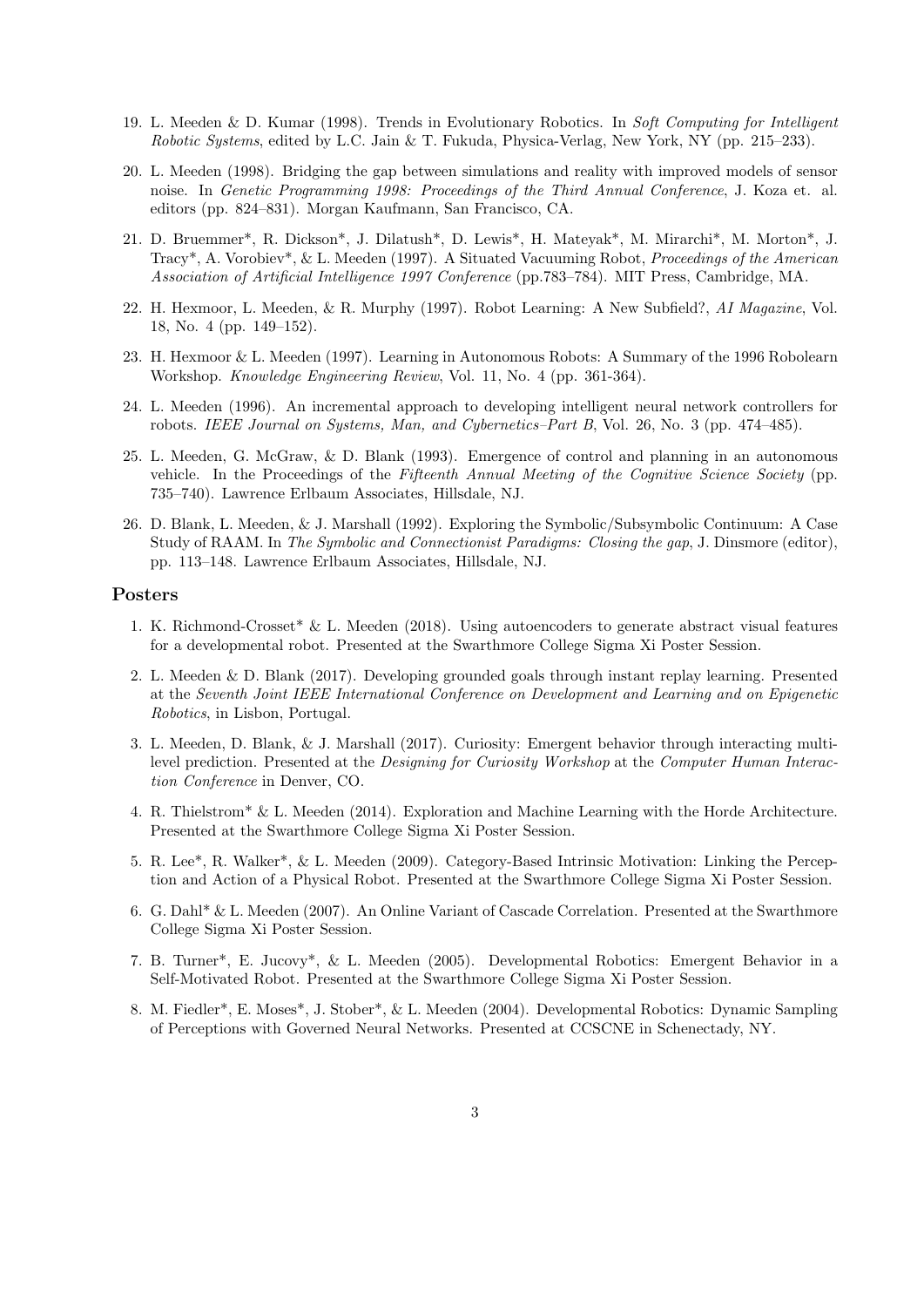#### COMPUTER SCIENCE EDUCATION PUBLICATIONS

- 1. T. Newhall, L. Meeden, A. Danner, A. Soni, F. Ruiz, & R. Wicentowski (2014). A Comprehensive Support Program for Introductory CS Courses: Improved Student Performance and Retention of Underrepresented Groups. Proceedings of the SIGCSE Technical Symposium on Computer Science Education.
- 2. D. Blank, D. Kumar, J. Marshall & L. Meeden (2007). Advanced Robotics Projects for Undergraduate Students. Proceedings of the AAAI Spring Symposium Workshop on Robots and Robot Venues: Resources for AI Education.
- 3. D. Blank, D. Kumar, L. Meeden & H. Yanco (2006). The Pyro toolkit for AI and robotics. AI Magazine, Vol. 27, No. 1 (pp.39–50).
- 4. D. Blank, D. Kumar, L. Meeden & H. Yanco (2004). Pyro: A Python-based Versatile Programming Environment for Teaching Robotics. ACM Journal on Educational Resources in Computing, Vol. 3, No. 4.
- 5. Blank, D., Yanco, H., Kumar, D., & Meeden, L. (2004). Avoiding the Karel-the-Robot Paradox: A framework for making sophisticated robotics accessible. Proceedings of the AAAI Spring Symposium Workshop on Accessible Hands-On Artificial Intelligence and Robotics Education.
- 6. Blank, D., Meeden, L., & Kumar, D. (2003). Python robotics: An Environment for Exploring Robotics Beyond LEGOs. Proceedings of the Thirty-Fourth SIGCSE Technical Symposium on Computer Science Education, ACM Press, New York, NY.
- 7. Meeden, L., Newhall, T., Blank, D., & Kumar, D. (2003). Using departmental surveys to assess computing culture: Recognizing and addressing gender differences. Proceedings of the conference Innovation and Technology in Computer Science Education 2003.
- 8. T. Newhall & L. Meeden (2002) A comprehensive project for CS2: Combining key data structures and algorithms into an integrated web browser and search engine. Proceedings of the Thirty-Third SIGCSE Technical Symposium on Computer Science Education, ACM Press, New York, NY.
- 9. B. Maxwell & L. Meeden (2001). Integrating Robotics Research with Undergraduate Education. IEEE Intelligent Systems, Vol. 15, No. 6.
- 10. D. Kumar & L. Meeden (1998). Robots in the Undergraduate Curriculum. The Journal of Computing in Small Colleges, Vol. 13, No. 5 (pp. 105–112).
- 11. L. Meeden & D. Blank (1998). Robot Competitions as Class Projects. SIGART Bulletin, Vol. 9, No. 2 (pp. 5).
- 12. D. Kumar & L. Meeden (1998). A Robot Laboratory for Teaching Artificial Intelligence. Proceedings of the Twenty-Ninth SIGCSE Technical Symposium on Computer Science Education (pp. 341–344). ACM Press, New York, NY.
- 13. L. Meeden (1996). Using Robotics as an Introduction to Computer Science. In J.H. Stewman (Ed.), Proceedings of the Ninth Florida Artificial Intelligence Research Symposium (pp. 473–477). Florida AI Research Society, St. Petersburg, FL.

### INVITED LECTURES

Creating autonomous, self-motivated, adaptive robots, Rollins College, Florida, October, 2014.

Creating curious robots, University of Maryland at Baltimore County, March, 2009.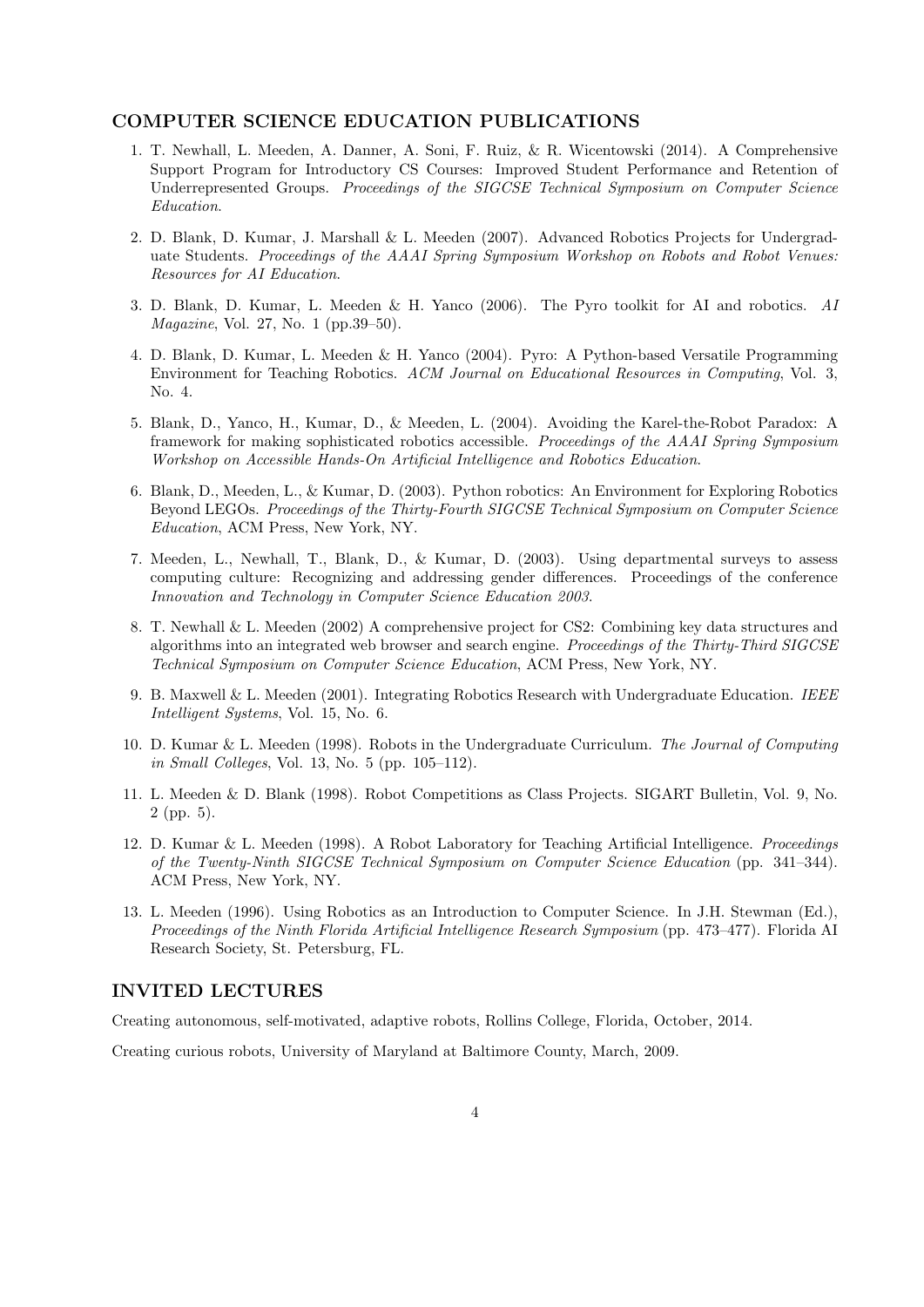Teaching CS1 in Python, University of Maryland at Baltimore County, March, 2009.

- Overview of the emerging field of developmental robotics. Panel on Can the development on intelligent robots be benchmarked? Concepts and issues from epigenetic robotics at the conference Performance Metrics for Intelligent Systems, Washington, DC, August, 2007.
- Bringing up robot: The development of self-motivated control, Union College, January, 2005.
- Creating intrinsic value systems for reinforcement learning in developmental robotics, Rutgers University, December, 2004.
- Self-motivated, task-independent reinforcement learning for robots. AAAI Fall Symposium on Real-Life Reinforcement Learning, Washington D.C., October, 2004.
- Heterogeneity in the behaviors of co-evolved mobile robots: The emergence of specialists. Computer Science Colloquium, Claremont Colleges, December, 2001.
- Evolving control strategies for a team of cooperating agents. Computer Science Colloquium, University of Dayton, Dayton, Ohio, November, 2000.
- Trends in evolutionary robotics. Midwest Artificial Intelligence and Cognitive Science Conference, Fayetteville, Arkansas, April, 2000.
- Adaptive robots: Learning from scratch vs Learning with existing knowledge. Inquiry-Based Learning in Humans and Machines Series, Hampshire College, December, 1997.
- Learning to Plan with an Adaptive Robot. University of Hawaii at Hilo, November, 1997.
- Integrating reaction and deliberation: Using learned strategies to bootstrap planning. ACM Lecture Series, Moravian College, February, 1997.
- An incremental approach to developing intelligent neural network controllers for robots. Naval Research Laboratory, Machine Learning Group, Washington D.C., August, 1996.
- Integrating reaction and deliberation: Using learned strategies to bootstrap planning. Villanova University Computer Science Colloquium Series, Villanova University, October, 1995.
- A connectionist approach to building plans from the ground up. Spring Colloquium Series, Computer Science Department, Indiana University, March, 1995.

#### GRANTS AND AWARDS

- Teagle Grant for Tri-College Student Learning Assessment, 2009-2011. Assessing problem-solving skills in students taking the introductory Computer Science course CPSC 21, working in conjunction with Tia Newhall.
- HHMI Grant to develop a new computational biology course, working in conjunction with Richard Wicentowski. \$86,170. 2008-2010.
- NSF CCLI Education Materials Development and National Dissemination Grant. Principle Investigators: Douglas S. Blank, Kurt G. Konolige, Deepak Kumar, Lisa A. Meeden, and Holly Yanco. Beyond LEGOs: Hardware, Software and Curriculum for the Next Generation Robot Laboratory, \$400,194. 2003-2006.
- NEEDS 2005 Premier Award for Excellence in Engineering Education Courseware. Awarded to the Pyro software, which was developed through the support of NSF by Douglas S. Blank, Kurt G. Konolige, Deepak Kumar, Lisa A. Meeden, and Holly Yanco.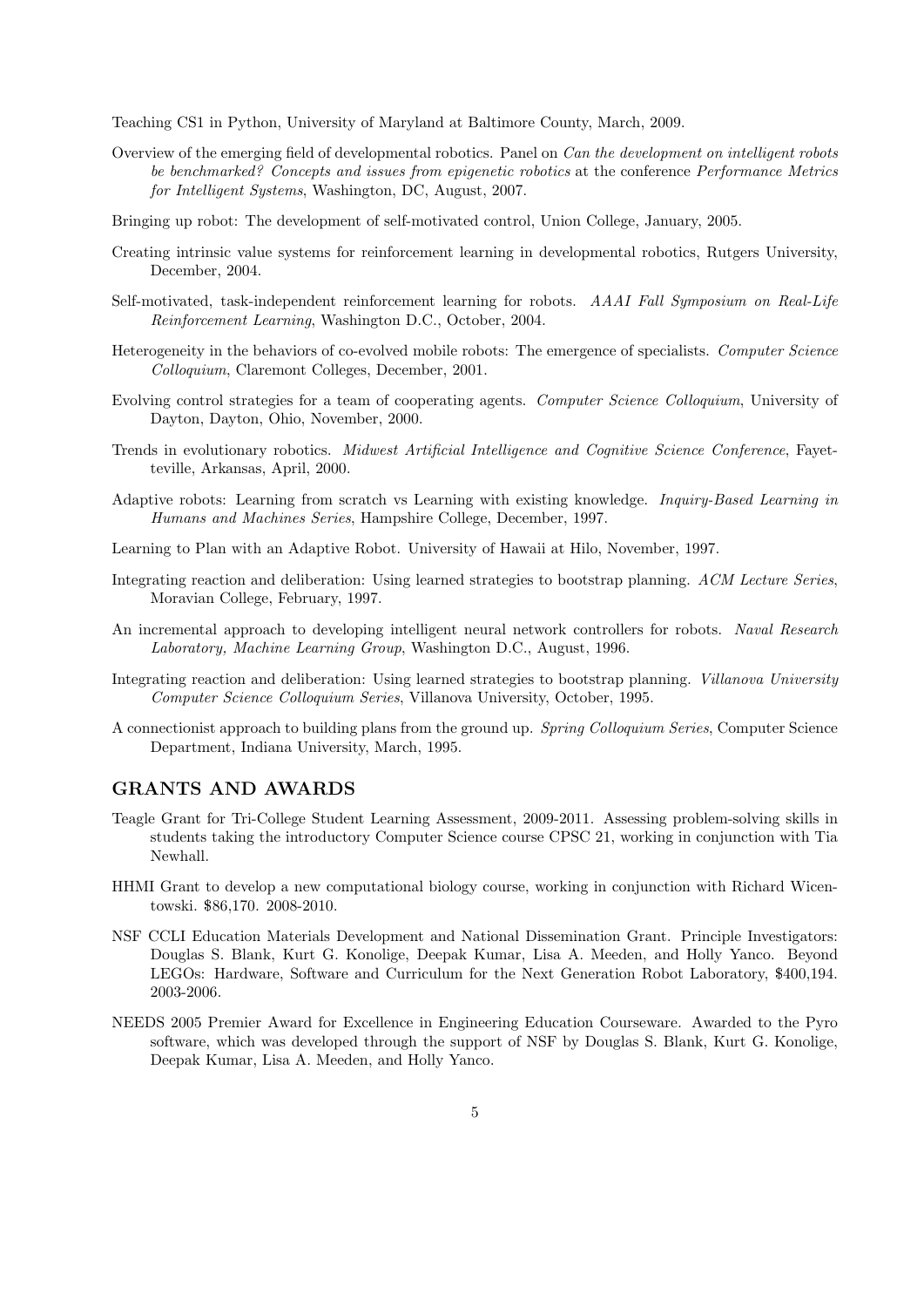- NSF ILI Grant. Principle Investigators: Deepak Kumar and Lisa Meeden. A robot-based laboratory for teaching Artificial Intelligence, \$57,758. 1996-1998.
- Mellon Trico Faculty Forum Award, \$4,000. April 2002. Funds to create a Developmental Robotics course to be taught at both Bryn Mawr and Swarthmore in Spring 2003. Submitted with Douglas Blank and Deepak Kumar of Bryn Mawr College.
- James A. Michener Faculty Fellowship, for second semester sabbatical support, 2004.
- Eugene M. Lang Faculty Fellowship, for second semester sabbatical support, 1998.
- Lindback Award for excellence in teaching, \$4,000. June 2001.
- First Place in the Hors d'oeuvres Anyone? and in the Urban Search and Rescue robot competitions held at AAAI, July 2000. Co-led (with Bruce Maxwell) a team of ten undergraduate students in creating the robot entries Alfredo, Santino, and Mario. Our team was also awarded the Best Integrative Effort.
- First Place in the Hors d'oeuvres Anyone? robot competition held at AAAI, July 1999. Co-led (with Bruce Maxwell) a team of seven undergraduate students in creating the robot entry Alfred. Our team was also awarded the Best Integrative Effort.

### PROFESSIONAL ACTIVITIES

External Departmental Reviews:

- Middlebury College Computer Science, Fall 2018 (Chair)
- Colorado College Math and Computer Science, 2015
- Wellesley College Computer Science, 2012
- Grinnell College Computer Science, 2008
- Bowdoin College Computer Science, 2002 (Chair)
- Liberal Arts Computer Science Consortium Member: This group, which meets annually, is dedicated to supporting undergraduate computer science through active curriculum development and scholarly activity in the field of computer science education.

Journal Co-Editor: Special Issue of Connection Science on Developmental Robotics, Vol. 18, No. 2, 2006.

Program Committee: International Conference on Development, Learning, and Epigenetic Robotics (ICDL-EpiRob) 2015 Publications Chair, SIGCSE 2009 Birds of a Feather Co-Chair, International Symposium on Intelligent Automation and Control 2008, SIGCSE 2008 Panels and Special Sessions Chair, FLAIRS Conference, Special track on Artificial Intelligence Education, 2004 and 2005; GECCO Conference, Undergraduate Student Workshop, 2003; SIGCSE Workshop Chair, 2001; Special Issue of Autonomous Robots Journal, entitled Learning in Autonomous Robots, 1998; Genetic and Evolutionary Computation Conference, 1999; IEEE International Symposium on Computational Intelligence in Robotics and Automation, 1999.

#### Workshop Co-Chair:

- Deep Learning in the Classroom: Workshop presented at SIGCSE, Baltimore, Maryland, February 2018. Co-led with Douglas Blank and James Marshall.
- Developmental Robotics: Research workshop in the AAAI Spring Symposium Series, Stanford University, March 2005.
- Pyro: Teaching workshop on integrating robotics into the computer science curriculum, Swarthmore College, August 2005; Bryn Mawr College, August 2004; and University of Massachusetts at Lowell, August 2003.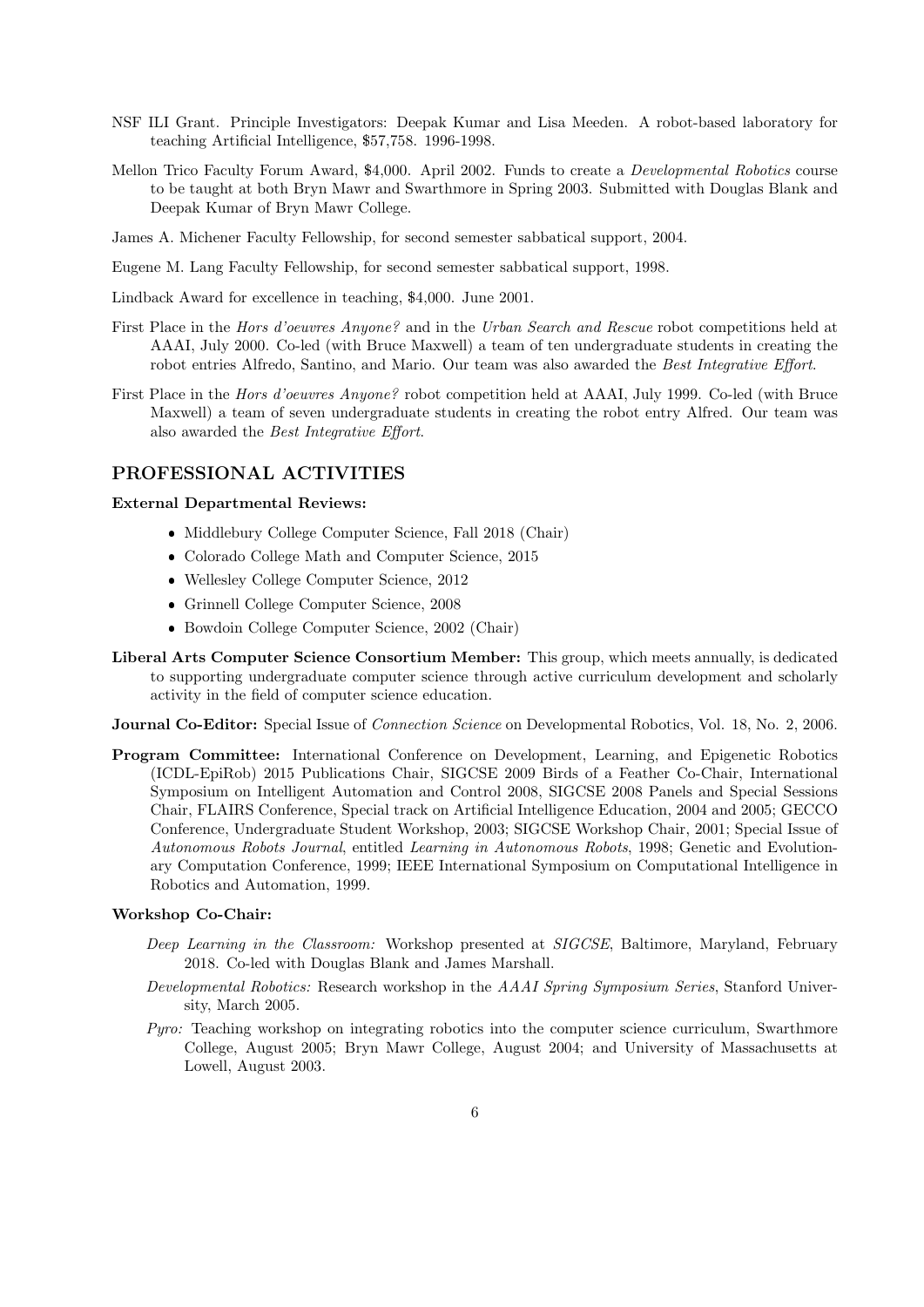Robolearn: Research workshop on learning for autonomous robots, Key West, FL, May 1996.

Judge of Student Research Competition: Grace Hopper Conference, 2013.

Robot Competition Chair: AAAI Conference, 1999 and 2000.

Robot Competition Rules Committee: AAAI Conference, 1998.

- Instructor: NSF Summer Faculty Enhancement Workshop on Teaching Undergraduate Artificial Intelligence. Temple University, June 1995, June 1996, and June 1997.
- News Editor: For the quarterly magazine Intelligence: New Visions of AI in Practice, 1999.
- Editorial Board: International Journal on Knowledge-Based Intelligent Engineering Systems, 2005-present; Special Issue of Robotics and Autonomous Systems Journal, entitled Robot Learning: The New Wave, 1996.
- Advisory Board: Machine Learning Laboratory Experiences for Introducing Undergrads to Artificial Intelligence, \$116,469 NSF grant, University of Hartford; Agents for Change: Robotics for Girls, \$1,184,769 NSF Gender Equity grant, Institute for Research in Cognitive Science, University of Pennsylvania.
- Grant Reviewer: National Science Foundation, REU Site Competition in the Directorate for Computer and Information Science, 2004; National Science Foundation, Course, Curriculum, and Laboratory Improvement Program, 1999.
- Fellowship Reviewer: Computing Innovations Fellows Project, 2009; American Society for Engineering Education, Postdoctoral applications to the Office of Naval Research, 1996, 1997, and 2004.
- Paper Reviewer: American Association of Artificial Intelligence Conference; Adaptive Behavior; Cognitive Science; Computational Intelligence in Robotics and Automation Conference; Connection Science; Connection Science Special Issue on BioRobotics; Connection Science Special Issue on Developmental Robotics; Consortium for Computing in Small Colleges Northeastern Conference; Educational Advances in Artificial Intelligence Conference; FLAIRS Conference Special track on Neural Networks; GECCO Conference, IEEE Journal on Systems, Man, and Cybernetics; Informatica; International Conference on Artificial Neural Networks; International Joint Conference on Artificial Intelligence; Joint Conference on the Science and Technology of Intelligent Systems; Journal of Experimental and Theoretical Artificial Intelligence; Journal of Intelligent Systems; Journal of Robotics; Northeastern Conference of the Consortium of Computing in Small Colleges; Special Interest Group in CS Education Conference.
- Member: The American Association of Artificial Intelligence, The Association of Computing Machinery, Cognitive Science Society, and Sigma Xi.

# OUTREACH

- Workshop co-leader (with Tia Newhall) at the Catalyst Conference The goal is to foster an appreciation for science, math and engineering in 7th and 8th grade girls. Swarthmore, March 2015.
- Robotics demonstration for 40 children at Trinity Cooperative Day Nursury in Swarthmore, July 2014
- Girls in Focus with Technology (GIFT), Delaware Valley College, May 2013 This event seeks to inspire girls to pursue careers in STEM-related fields. Presented on Creating curious robots in three sessions.
- Workshop co-leader (with Tia Newhall) at the Expanding Your Horizons Conference Swarthmore College, 2008, 2009, and 2011.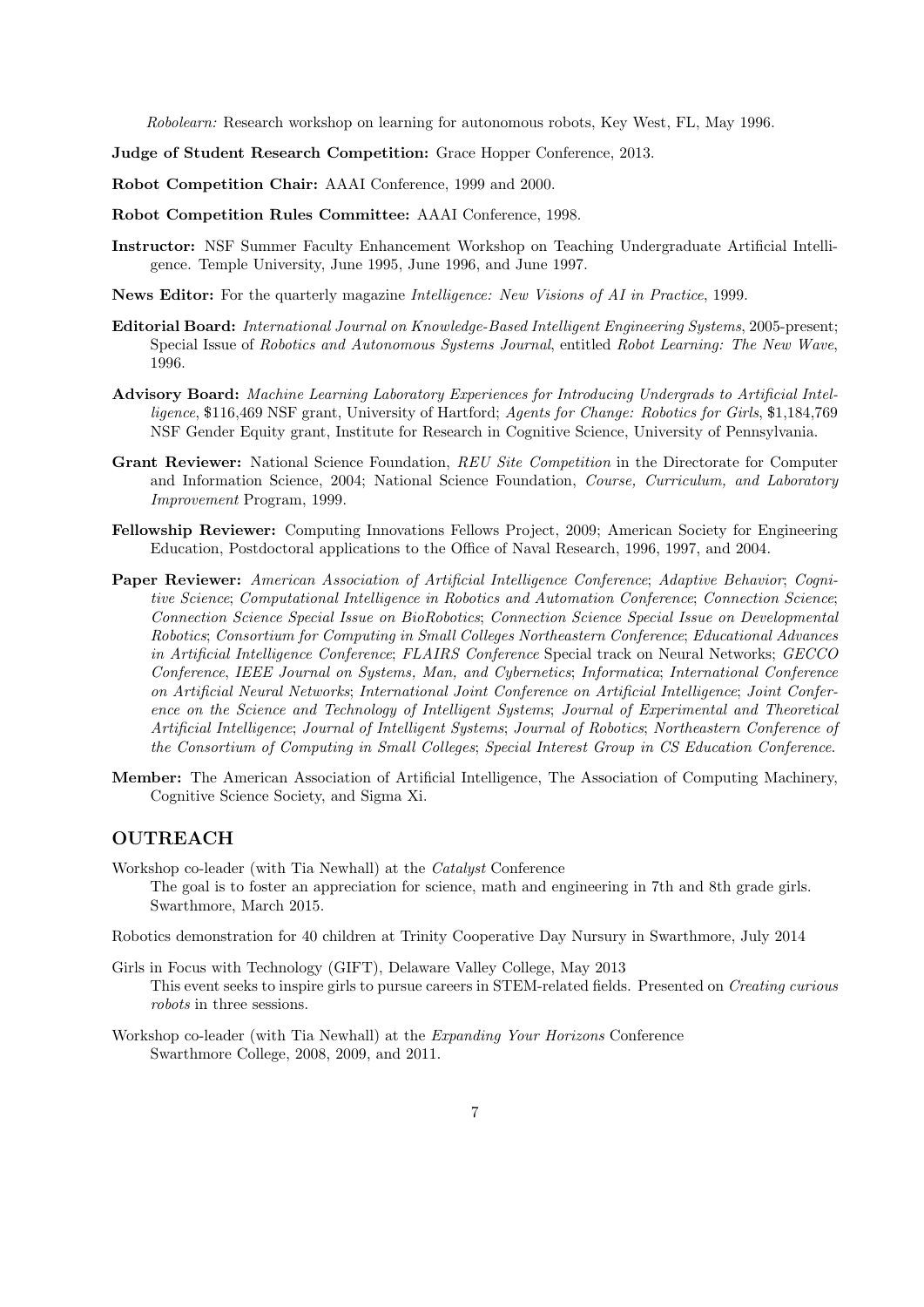Science for kids, Chester Children's Choir Co-taught a five week session on building and programming Lego robots, Swarthmore College, Summer 2007.

- Robot demonstration for pre-school children Trinity Cooperative Day Nursery, Swarthmore PA, Fall 2006, Summer 2007, and Fall 2008.
- Keynote speaker at the Expanding Your Horizons Conference Swarthmore College, March, 2006.
- Robotics for Girls Program at the University of Pennsylvania Philadelphia, PA, June 2000
- Agnes Irwin School's Real Life, Real Women, Real Math Philadelphia, PA, June 1997.
- Lego robots with 5th grade class from Swarthmore Rutledge School Swarthmore, PA, January 1996.
- Girl Scout Troop 272, Women in Technology Swarthmore, PA, November 1995.

# SWARTHMORE COLLEGE ACTIVITIES

### Swarthmore Summer Scholars Program

Instructed the lab science for 16 scholars in Summer 2018.

#### Tri-College Presentations

Swarthmore Summer Scholars Program Faculty Lunch Series. Swarthmore College, October 2018.

Building brain-like models for machine learning Science Cafe, Swarthmore College, May 2014.

- What's important in the discipline? Presented with Tia Newhall, Andrew Danner, and Ameet Soni. Faculty Lunch Series. Swarthmore College, December 2013.
- CS21B: Introduction to CS with Applications to Biology. Faculty Lunch Series, Swarthmore College, April 2011.
- Teagle Grant Report. Invited Lunch. Swarthmore College, March, 2011.
- Curious robots. Faculty Lunch Series, Swarthmore College, September, 2009.

Creating a self-motivated robot. Faculty Lunch Series, Swarthmore College, March, 2006.

- Memory, representation, and abstraction in ANN-controlled mobile robots.Emergent Phenomena Research Group, Bryn Mawr College, March, 2005.
- Self-motivated, task-independent reinforcement learning for robots. Cognitive Science Lunch Series, Swarthmore College, October, 2004.
- On-line, self-regulating robot development. Emergent Phenomena Research Group, Bryn Mawr College, June, 2004.
- Bringing up robot: A developmental approach to artificial intelligence. Talk for Swarthmore College Alumni, Berkeley, California, November, 2003.

Will we meet HAL in 2001? Alumni College, Swarthmore College, June, 2000.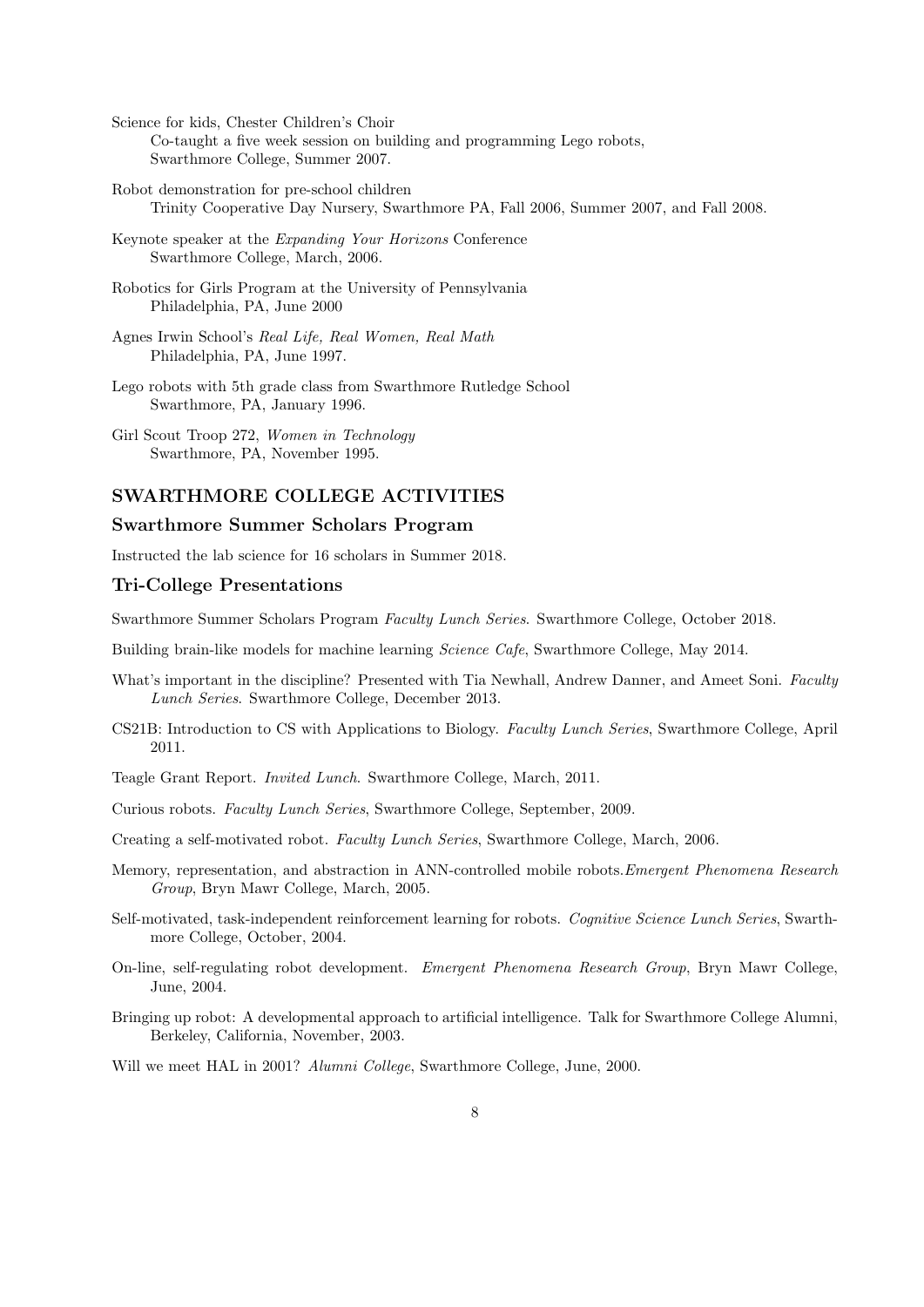- Integrating reaction and deliberation: A hybrid model for robot control. Tri-College Research Symposium for the Cognitive Sciences, Swarthmore College, November, 1996.
- Incremental investigations into adaptive robot control. Bryn Mawr and Haverford Colleges Mathematics and Computer Science Colloquium Series, Bryn Mawr College, February, 1995.

# Department Service

- Off-Campus Study Coordinator, meet with students to determine credit pre-approval and post-approval, 2017-2019.
- Faculty Teaching Mentor, work closely with new faculty (both visiting and tenure-track) discussing and observing teaching, 2015-2016.

Grace Hopper Conference, applied for funding and organized trip to this celebration of women in computing:

- Houston, TX, October 2015. Ten students: two received external scholarships, eight received internal scholarships from a Swarthmore Alum and HHMI.
- Phoenix, AZ, October 2014. Eight students: two received external scholarships, two received internal scholarships provided by an alum, four received HHMI mini-grants of \$1500 each.
- Minneapolis, MN, October 2013. Attended and co-organized with Tia Newhall. Eleven students: five received external scholarships, and six received HHMI mini-grants of \$1500 each.

Women in CS Lunches, co-organized with Tia Newhall. Held once a semester. Ongoing since 2007.

#### College Service

Cognitive Science Colloquia Series (Co-Chair), Spring 1996. Cognitive Science Concentration Creation, with R. Dufour, F. Durgin and T. Fernald, 1997. Cognitive Science Tri-College Research Symposium(Co-Chair), Fall 1996. College Judicial Committee 2015-2016. Committee on Academic Requirements, 2013-2015. Committee on Faculty Compensation, 2018-2020. Committee on Promotion and Tenure, 2009-2011, 2014-2015. Committee on Wellbeing, Belonging and Social Life, 2017-2018. Computer Services Committee, 1996. Council on Educational Policy, 2006-2008, 2009-2011. HHMI Steering Committee, 2006-2007, 2010-2012. ITS Committee, 2011-2012. Martin Renovation Steering Committee, 2019-2020. Physical Education and Athletics Committee, 1995-1996, 1998-1999, 2003-2004. Property Committee, 2000-2001. Sigma Xi President 2006-2007; Vice President 2005-2006. Science Center Classroom Committee (Co-Chair), 2000-2001. Science Center User's Group Committee, 1999-2001, 2003-2004. STEM Inclusive Excellence Center Committee, 2017-2018. Task Force on Student Social Events and Community Standards (Co-Chair), 2018-2019. Swarthmore Summer Scholars Program, 2017-2018.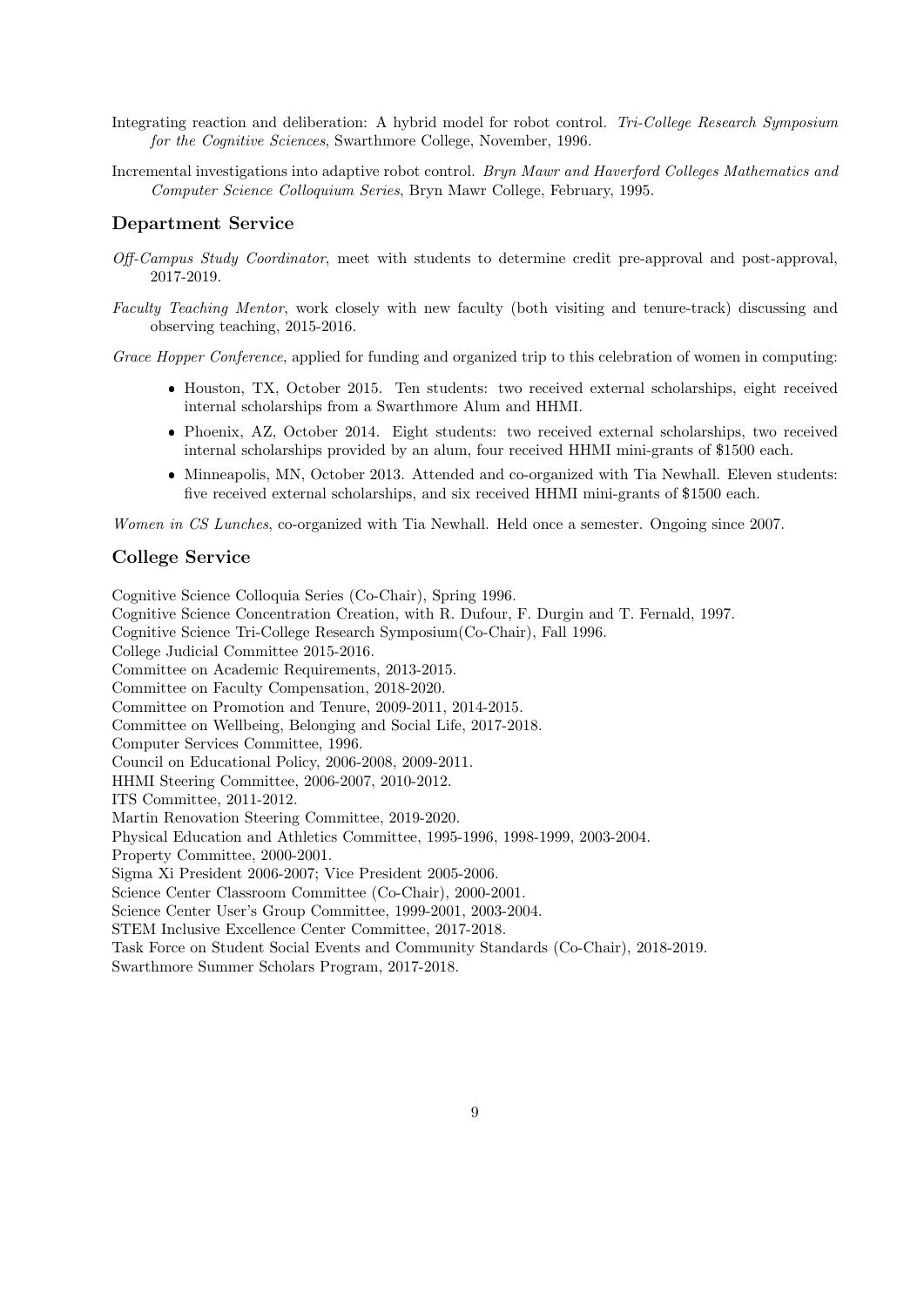# Summer Research Students

2018: Kyle Richmond-Crosset 2014: Ravenna Thielstrom 2009: Rachel Lee and Ryan Walker 2007: George Dahl 2005: Ethan Jucovy and Ben Turner 2003: Matt Fiedler, Andrew John (high school student), Evan Moses, and Jeremy Stober 2002: Evan Moses, Daniel Sproul, and Cassandra Telenko (high school student) 2000: Ben Newman, Tom Stepleton, Gil Jones, and Nathaniel Fairfield 1999: Nii Saka Addo and Seth Olshfski 1997: Dave Bruemmer 1996: Ben Vigoda 1995: Sam Weiler

# Honors Theses Supervised

Jessica Berg (2020) Computer Science and Cognitive Science thesis. Modeling Human Sentence Comprehension with LSTMs

Gabriel Meyer-Lee (2019) Cognitive Science thesis. Learning neural architectures for knowledge transfer: Towards contextualized models

Ravenna Thielstrom (2016) Co-advised with Dan Grodner in Psychology. Sinusoidal Robot Motion Suggests Emotional Attitudes

Max Korein (2011) Speech Detection and Speaker Recognition for the Electronic Wheelchair Seathing Virtual Coach

George Dahl (2008) An Online Variant of Cascade Correlation

Evan Moses (2004) Developmental Robotics and the Governor Architecture

Jeremy Stober (2004) The Governor Architecture: Avoiding Catastrophic Forgetting in Robot Learning Chris Cutler (2002) The Design and Implementation of a Web Language to Facilitate Two Dimensional Layout

Nathaniel Fairfield (2001) Simple Landmark Localization on a Three-Layer Mobile Robot Architecture Martin Krafft (2001) A Neural Optimal Controller Architecture for Wayfinding Behavior Benjamin Newman (2001) In Search of the Elusive "Emergent Concept" Edward Gilkison Jones (2001) HYSTE: A HYbrid System for Thorough Exploration

#### Courses Taught

COGS 1 Introduction to Cognitive Science

CPSC 10 Great Ideas in Computer Science

CPSC 21 Introduction to Computer Science

CPSC 21B Introduction to Computer Science: With Applications to Biology

CPSC 35 Data Structures and Algorithms

CPSC 37 The Structure and Interpretation of Computer Programs

CPSC 41 Analysis of Algorithms

CPSC 63 Artificial Intelligence

CPSC 75 Principles of Compiler Design and Construction